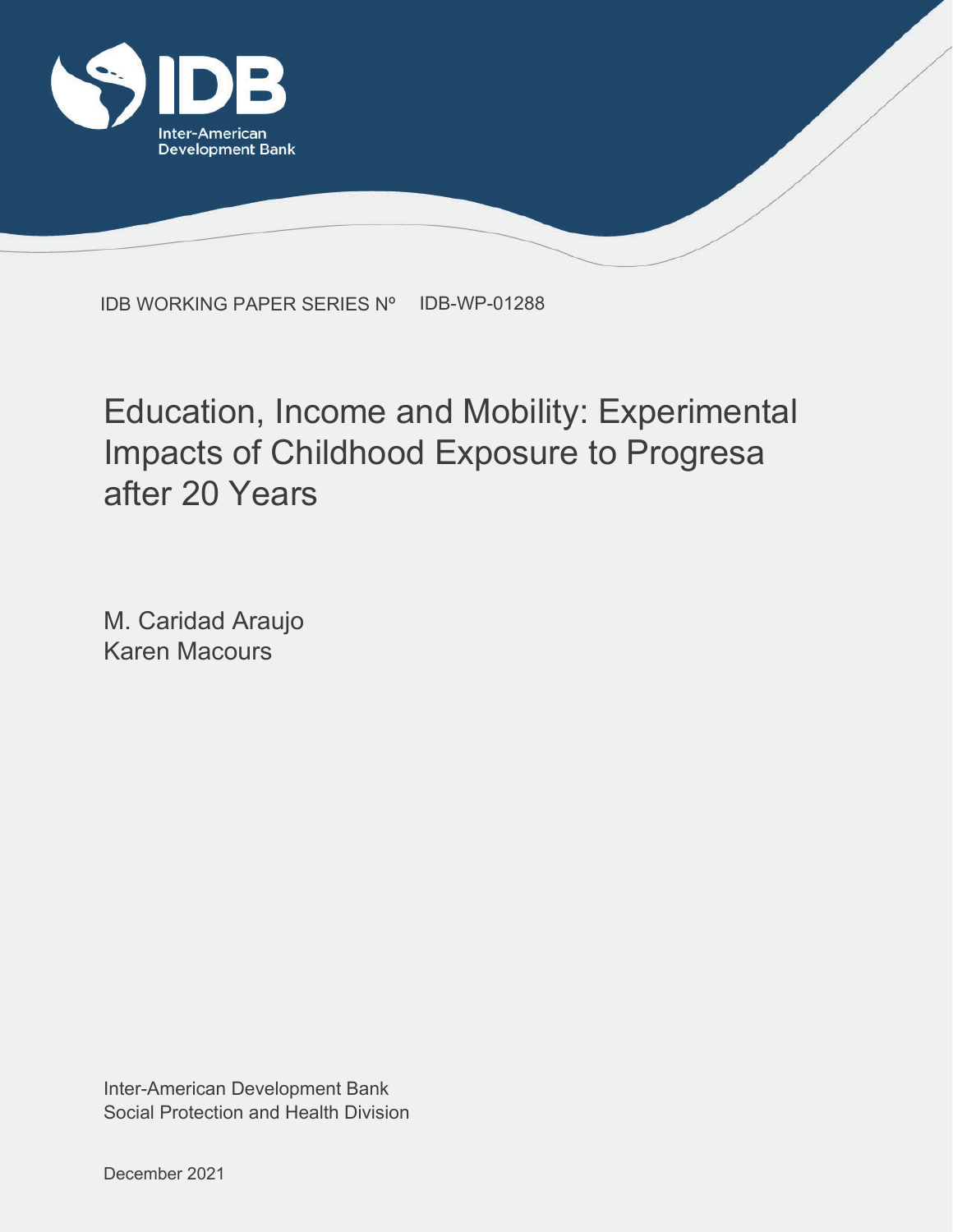

## Education, Income and Mobility: Experimental Impacts of Childhood Exposure to Progresa after 20 Years

M. Caridad Araujo Karen Macours